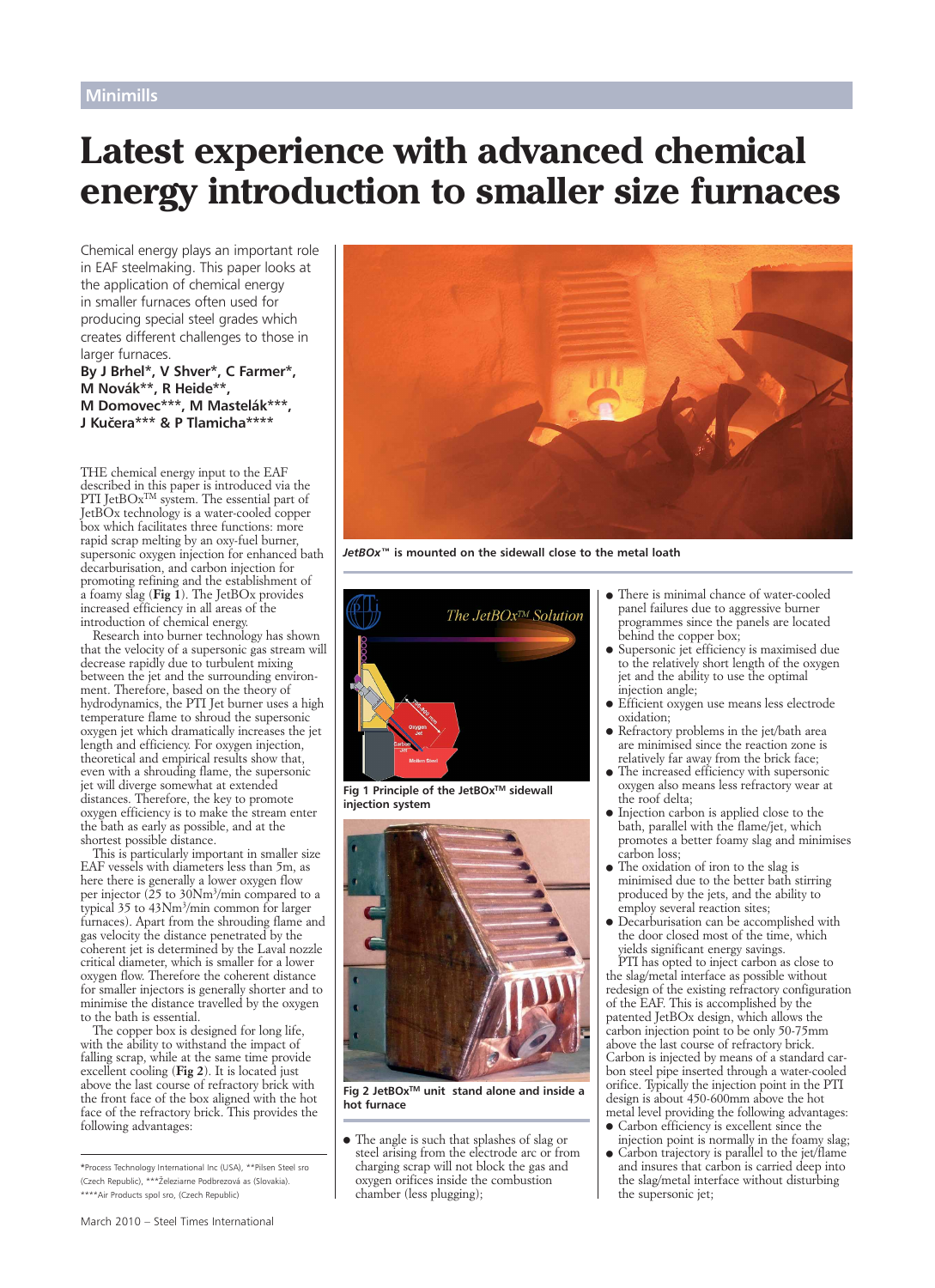- *The proximity of the carbon to the oxidising shrouding flame promotes excellent evolution of carbon monoxide, which in turn enhances slag foaming;*
- *The carbon is driven deep into the slag, where it reacts with iron oxide to maximise metallic yield, since it promotes conditions closer to equilibrium. The high velocity carbon injection system is also important for slag penetration, low velocity systems are unsuitable for efficient carbon blowing;*
- *The efficient reduction reaction limits the slag temperature and optimises slag foaming. This is especially important since the location of the JetBOx in the furnace promote efficient oxidising reactions in the slag that may superheat it if carbon injection is not introduced at the same spot.*

# **Installation at Pilsen Steel**

*The business activities of Pilsen Steel, Czech Republic, include production and sale of steel, ductile- and grey-iron castings and ingots, through to machined forgings for various industries, in particular power generation, shipbuilding and rolling mills. The scope of the company activities allows for complete product making and processing 'under one roof ' from steelmaking to finish machining according to the customer needs. Exports represent more than two thirds of the company production.* 

#### *Steel qualities*

*The extremely heavy ingots and castings produced require ultra high purity steel. The general analysis of purity levels is:*

*S < 0.005% P < 0.005%* 

 $O < 20$ ppm *The specifications range from carbon to low and high alloyed steels with variety of chemical composition. Requirements on very low phosphorus, low oxygen and variable* 

*tapping carbon make the operation particularly challenging.*

# *Electric Arc Furnace*

*The melt shop is equipped with a 60t EAF with a sliding gate tapping system. The furnace was upgraded to this size from originally only a 30t vessel. The inside diameter of the hearth is 4.3m. The power supply is limited and the transformer size is only 15MVA. The crane capacity is also rated according to the original smaller size furnace so typical heat requires 4 to 5 bucket charging. Due to the low installed power the furnace uses a refractory lining up to the top of the vessel to avoid excessive energy loses by water cooling.*

*Prior to the installation of the PTI JetBOx the input of chemical energy was only possible by manual slag door lancing and two post combustion injectors in the upper shell. The furnace layout after the JetBOx installation is shown in Fig 3. The burners/injectors are installed in two positions around the furnace shell. The important features are a 50° oxygen injection angle and the 800mm distance of the jet to the metal line. The furnace is often overcharged up to 80t in which case bath level increase and jet distance to liquid bath is less than 600mm.*

# *Operating experience*

*The small transformer size and large number of charges create a relatively long time for the burners to be on. The burners are located low under the scrap charge, so the operation is fairly effective. There are three different operating burner profiles for different grades:*

- *Programme 1 is used for light scrap and when tapping steel with carbon below 0.15%. The burners are operated with the maximum power of 3.0MW in the burner mode up to an input of 150kWh/t of scrap for each basket*

*charged and up to 20.0Nm3/min of oxygen in the lancing mode at the end of each bucket and during the refining period. Carbon injection is via each JetBOx position and a flow of 10-30kg/min is applied every time oxygen is injected.*

- *Programme 2 is used for melts with higher amounts of return material, which in general consist of very heavy scrap such as ingot tops, gatings, and feeders from heavy castings. The operating time of burners in this case is shorter up to 100kWh/t of scrap is input and oxygen lancing is used only after the third bucket is charged when the heavy scrap has melted. The reason is the limited ability of heavy scrap to absorb the energy generated by the burners and the risk of deflection of oxygen into the molten steel and slag splashing when the burners are operated in the lancing mode at too early a time causing oxygen bounces from not fully molten pieces of heavy scrap.*

- *Programme 3 is used for the melts which require low tapping oxygen <200ppm generally needed for the production of rotors where final dissolved oxygen must be very low. Tapping at an oxygen content greater than 200ppm leads to an excessive treatment time at the vacuum ladle furnace which reduces productivity and increases secondary metallurgy cost. Therefore oxygen lancing is used only at the last bucket charged and later on during refining. The injection time during refining depends on metallurgical analysis checked when the last bucket charge has melted.*

## *Equipment reliability*

*The system started operation in February 2007. There have been no problems with any part of the system since then. There are no water leaks from the JetBOx and only two cases of water leaking from the burner copper tip which can be easily changed.*